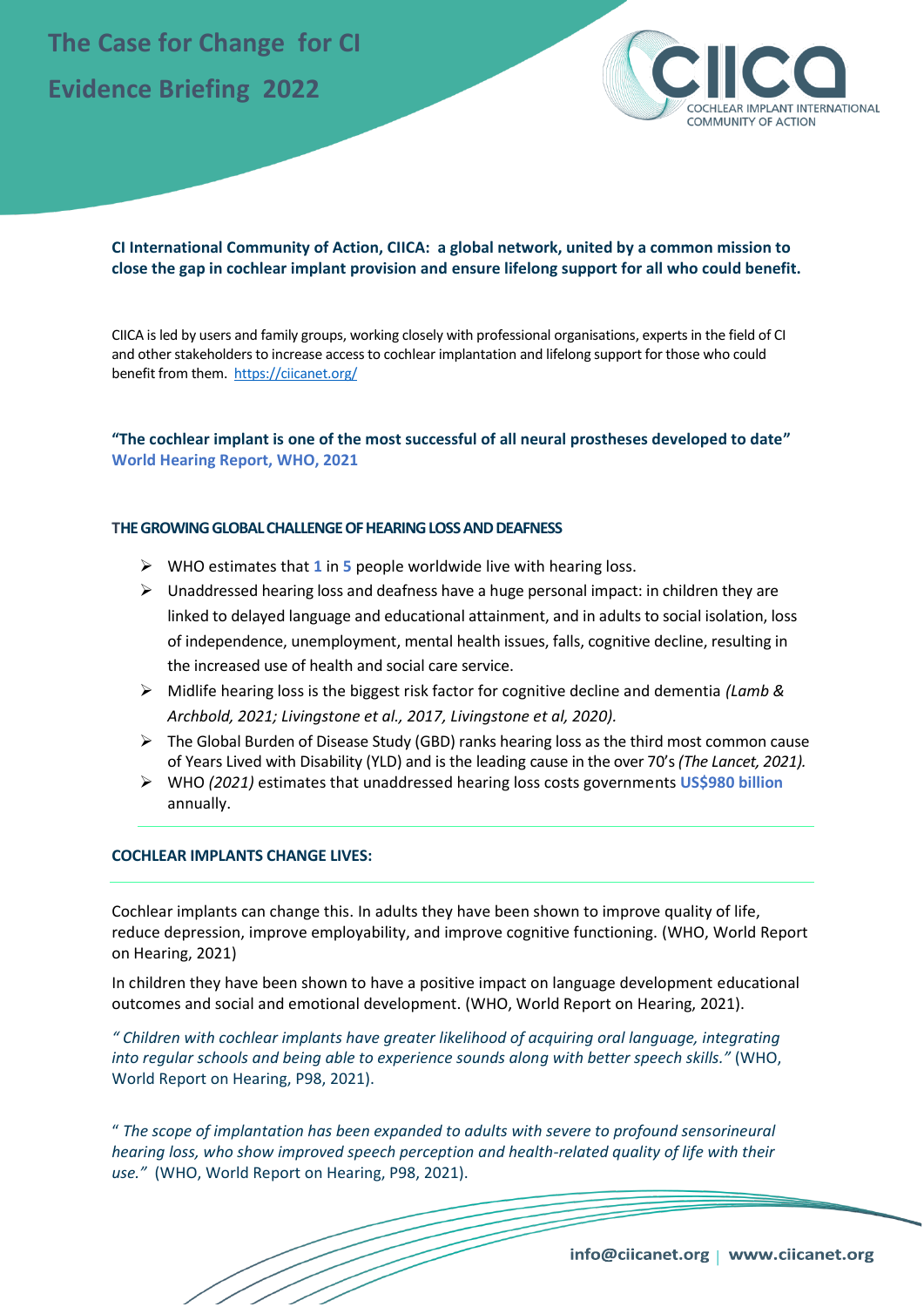#### **THE GAP IN PROVISION FOR CI**

In spite of the evidence, globally access to CI is low and provision inadequate.

Globally, only **1** in **20** people who could benefit from an implant receives one.

This gap in provision results in a massive personal and public health issue in dealing with the consequences of unaddressed hearing loss despite the proven benefits of CIs.

# **COCHLEAR IMPLANTATION –ADDRESSING THE CRISIS IN HEARING CARE. THE COST-EFFECTIVENESS EVIDENCE**

- ➢ WHO *(2021)* estimate that for every **US\$** invested in ear and hearing care there is a return on investment of **US\$16**
- $\triangleright$  For unilateral cochlear implants, estimations based on actual costs in a high-income setting showed a return of **2.59 International dollars for every 1 dollar invested**
- $\triangleright$  In one recent study prelingually deaf children with a bilateral CI had a lifetime positive outcome net benefit of **€433,000**. *(Neve et al, 2021)*
- $\triangleright$  Adults and seniors with progressive profound hearing loss and one CI had a total net benefit of **€275,000** and **€76,000**, respectively. *(Neve et al, 2021)*
- ➢ Socio economic costs to Europe of hearing loss exceed **216 billion Euros** per year *(Shield 2019; [www.hear-it.org\)](http://www.hear-it.org/)*

# **"Early rehabilitation along with use of hearing devices such as cochlear implants are also costeffective" Lancet, 2021**

Increased provision of Cochlear Implants requires funding and long term sustainable support for users and families. This would be cost effective and save society money while improving lives.

**CI International Community of Action, CIICA: a global network, united by a common mission to close the gap in cochlear implant provision and ensure lifelong support for all who could benefit.**

**CIICA supports users of Cochlear Implants and those campaigning for improved access to this life changing intervention. Our vision is a world where access to CI and lifelong services are available for all who could benefit. To achieve this our goals are:** 

- ➢ **To develop a global community of CI advocacy groups, with opportunities to share activities and resources and collaborate to strengthen the user and family voice.**
- ➢ **To provide CI advocates with the tools for change they need to increase access to CI services and improve support after implantation and ensure lifelong care.**
- ➢ **To increase access to the provision of CI and lifelong services globally**